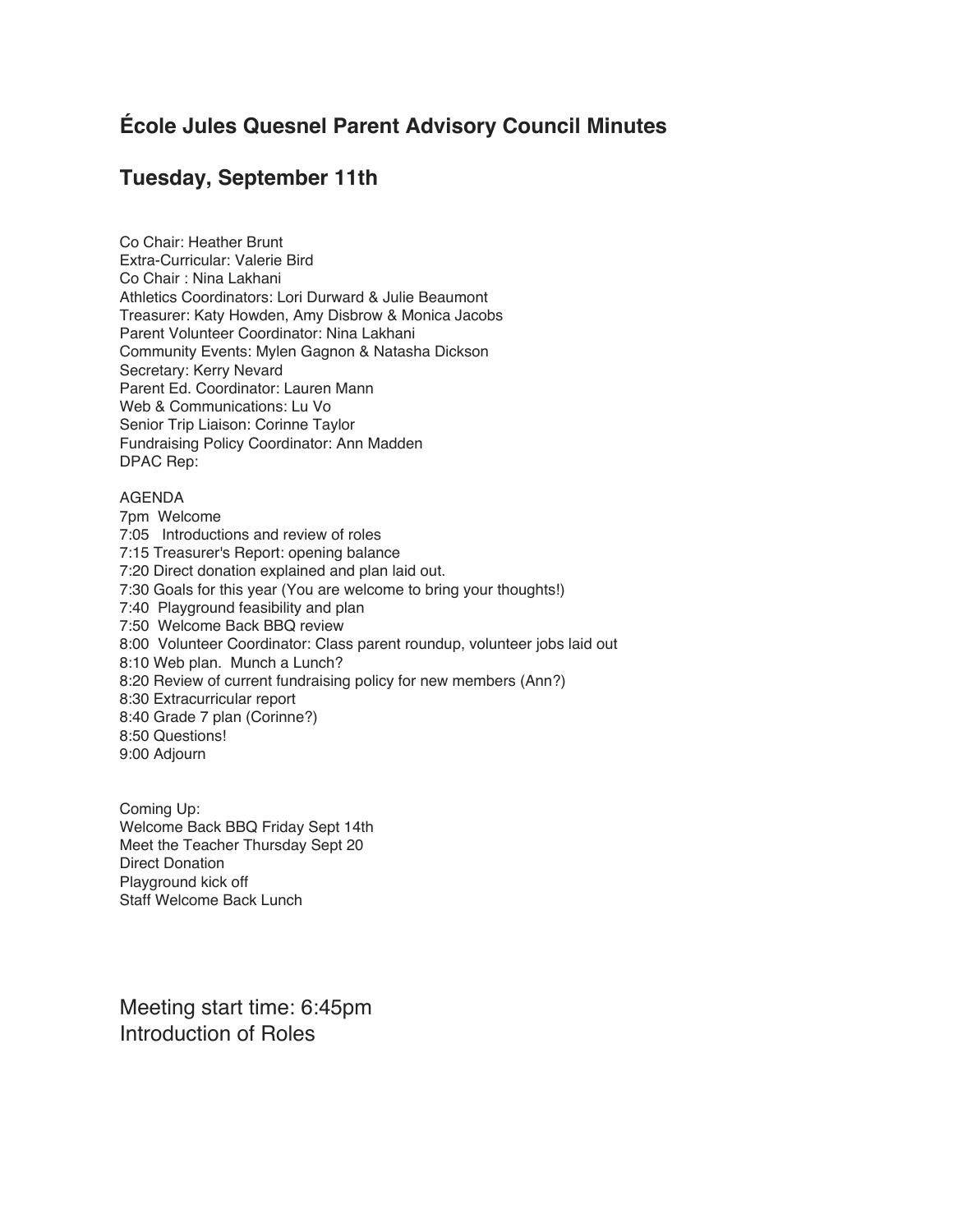#### **Treasurer report:**

As of Aug 31, 2018 we have \$38, 850.38 in our account. Bursary acct. \$35,154.94 Gaming \$947.76 Technology - \$1243.45 Choir \$565.97 New - coming in: School improvement - \$18,795.29

# **Direct Donation**

Direct Donation \$100 per child as each family is able. Email Ask is going out soon.

100% participation goal or \$26,000 in order to fund all of our programs. This year, we are planning to get the word out right away to get the money in faster. BUT the curve ball is that the VSB will no longer issue tax receipts to individuals. We can say that we won't be able to issue the tax receipts but it will limit the amount of donations we get. No solutions yet.

# **Budget**

Community events, sports equipment, greening, graduation, maintenance of music equipment, playground equipment, parent education, tennis lessons, etc. all paid for by PAC.

# **Goals for this year -**

1. Need to spend playground fund - \$18000+ left. PAC has chosen a playground piece for the back play area meant for grades 4-7 for \$30,000 includes installation supervision - parent community will be asked to volunteer to install with a supervisor (cost \$3000). Need an additional \$5000(?) for materials ie. concrete etc. Need to ask VSB grounds people for tools etc. Can we get 'at cost' price on concrete?Treasurer will examine whether it is worth it to supplement the remainder of what is needed from operating budget.

2. Lu Vo (website) is leaving us end of this year so Tony - grade 7 and 3 parent might take over. Heather will approach Tony.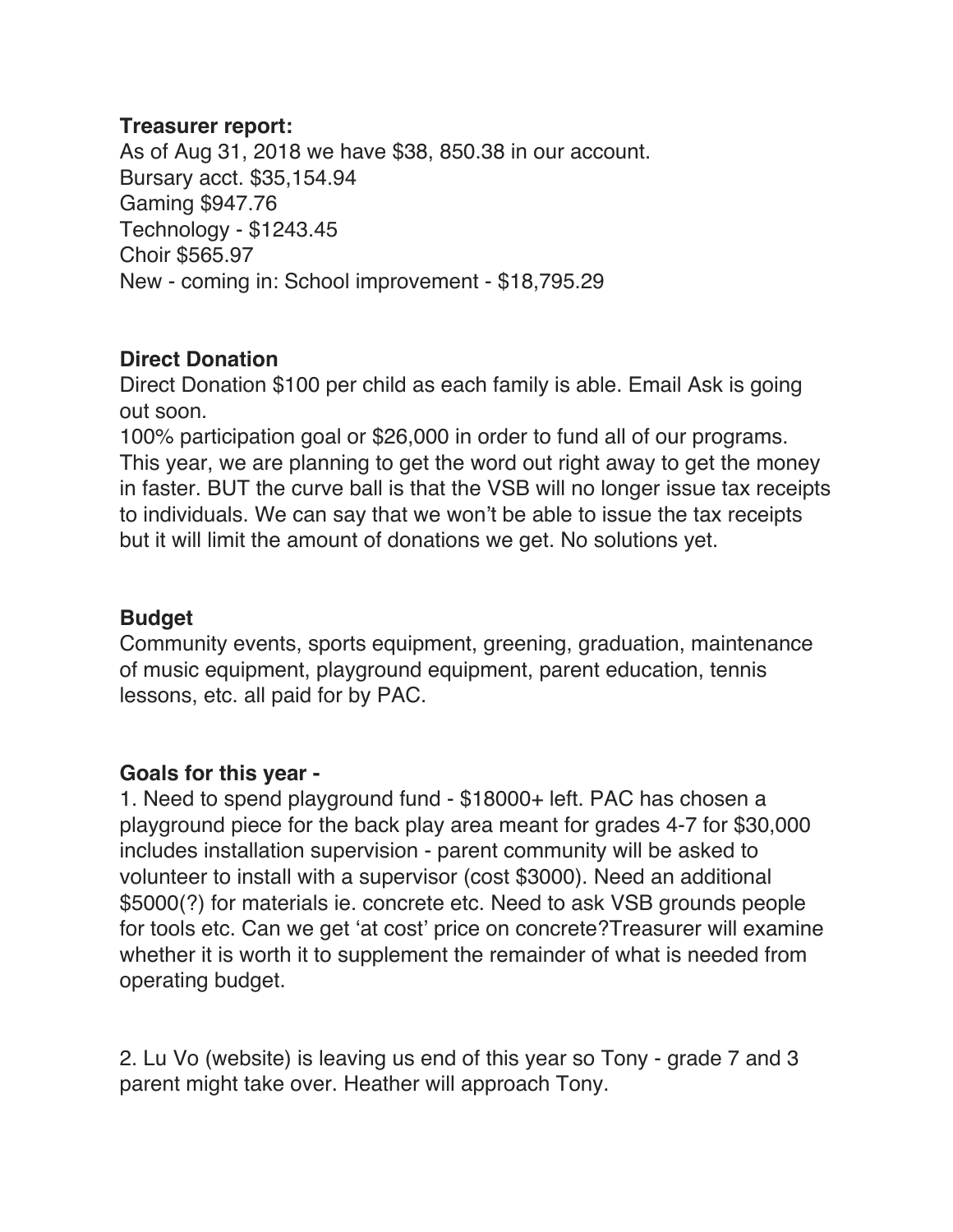3. Munch Lunch - should we purchase ordering platform for hot lunch, pizza, grad tickets etc. Is it feasible? Group determined that we should set this aside for now as it is expensive and arrange for Lu's replacement (hopefully Tony) in there as soon as possible. Goal is to have sorted by Christmas.

# **Welcome Back Barbecue this Friday 3-8pm**

There will be three large inflatables. If it's raining two of them can go into the gym. Grade 7's will do the bbq. There will be a cake walk. One email blast from Heather about this to ask for cakes etc. will go out to parents.

# **Volunteer coordinator - Nina**

Class parents request went out today that asks previous class parents if they would like to volunteer again or if they know anyone who would like to do it.

# **Fundraising Policy - Ann**

Ann has created a detailed document that outlines our fundraising procedures. This will limit enormous amounts of fundraising done without much structure - i.e. loads of bake sales, freezie sales etc. It will control timing and nature of fundraising so as to avoid fundraising fatigue - coming from parent polls. Choosing fundraisers that are focused on bringing the school community together and bringing in the most money for the least effort on all sides is the goal.

These fundraisers are valuable especially for the Grade 7 Quebec trip among other things, it helps support bursaries for those who can't pay the full amount.

Question: On website - Do we need to be transparent about where the money goes ie. pizza, hot lunch, welcome back bbq etc. or can we just mention once at the beginning. Policy question. Answer: Yes we need to identify that the proceeds for ie. pizza lunch go to the Grade 7 Quebec trip but it can be diminutive so as to not cause parents' fundraising fatigue.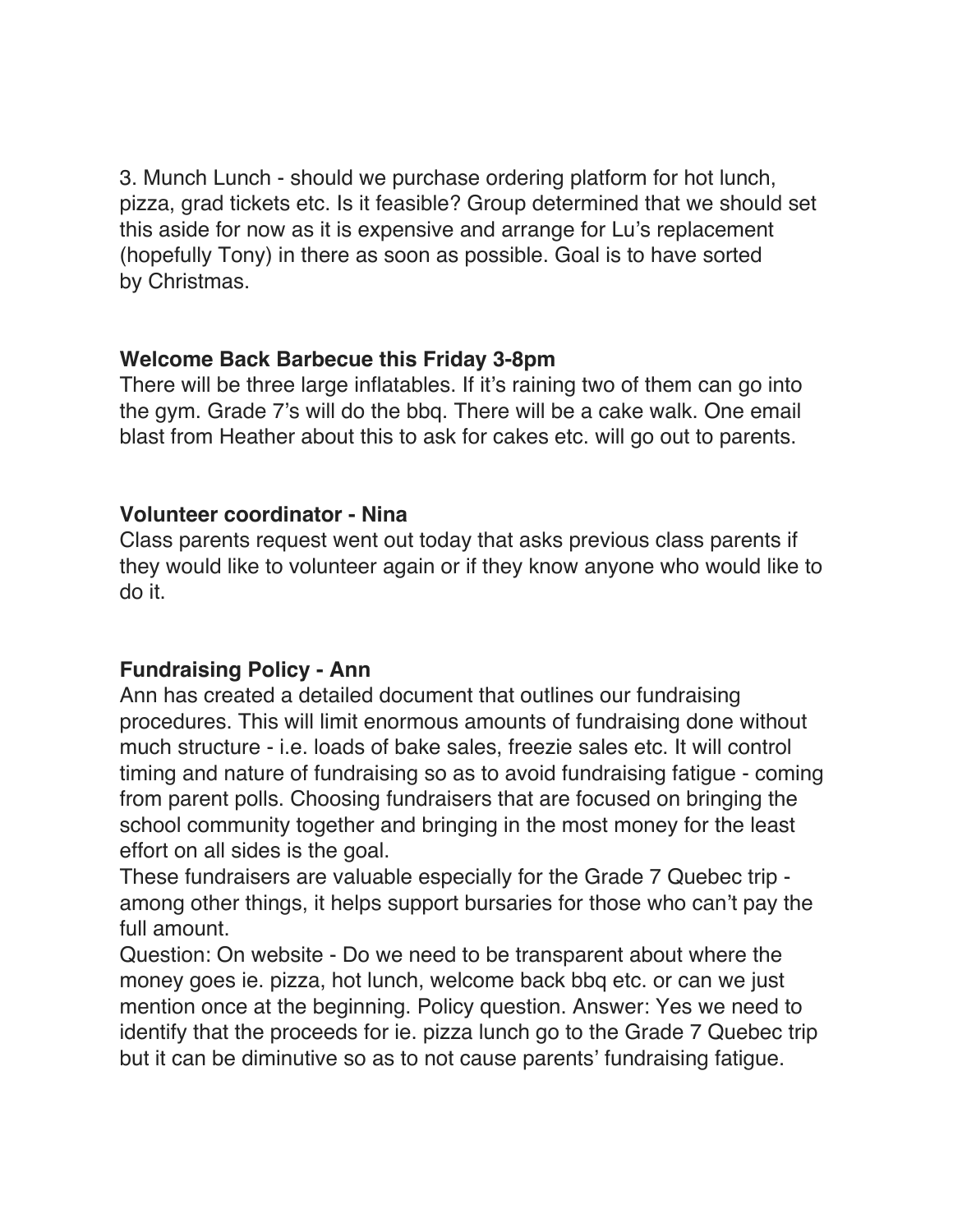#### **Extra curricular - Valerie**

Overview - After school programs: Young Rembrandts Vancouver Youth Theatre Sea Smart **Sportball** Mad Science Intro to Magic Applications are Oct 1 + May 1 Valerie is looking for someone who can assist with front line communications, web. Needs help at application season. Gathering criminal record checks, questions, reaching out on the ground and emails. See extra curricular web page.

#### **Odd jobs - People needed**

DPAC rep - goes to district pac meetings and reports back to the group Choir reps - coordinating parents for each grade level Need volunteers in library Pump up balls in the gym Yearbook Nature Club

**Athletics coordinator** - Lori is leaving. Julie will remain. Previous athletics coordinators from QEA may help. Heather will email them.

#### **Grade 7 Fundraising Plan**

Hot lunch - PAC reconfigured the menu so that it contains healthier options - as of today all approved. Waiting for the link to go up. Welcome Back BBQ: There will be a cake walk at the bbq on Friday - one blast will go out.

Formal plan needed for separate Grade 7 fundraising guidelines… Ann will connect with them to ask for this.